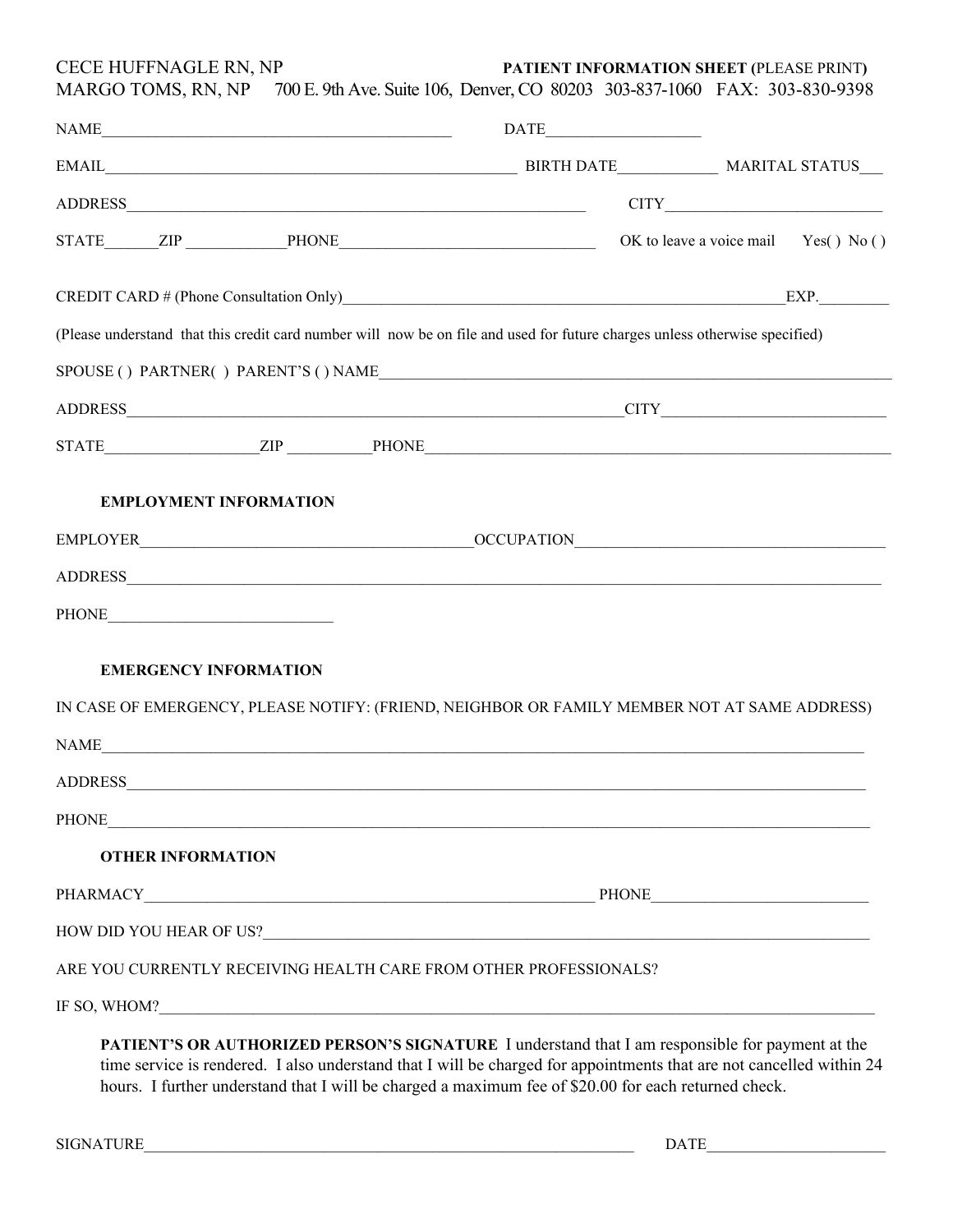## **GENERAL:**

Describe your general state of physical and emotional health:

| Major illnesses and injuries:                                                                                  |                                                      |          |
|----------------------------------------------------------------------------------------------------------------|------------------------------------------------------|----------|
|                                                                                                                |                                                      |          |
| Operations/Hospitalizations:                                                                                   |                                                      |          |
|                                                                                                                |                                                      |          |
| How much and in what form do you consume the following:                                                        |                                                      |          |
| Tobacco                                                                                                        | Alcohol                                              | Caffeine |
| Recreational drugs                                                                                             | Avg. servings dairy/day                              |          |
| Avg. servings red meat/week                                                                                    | Snack foods / refined sugars / artificial sweeteners |          |
|                                                                                                                |                                                      |          |
| Supplements (include dose per day) (If you need more space, please put on a separate piece of paper.)          |                                                      |          |
|                                                                                                                |                                                      |          |
| List any medications you are taking:                                                                           |                                                      |          |
|                                                                                                                |                                                      |          |
| Do you exercise regularly? (State frequency and type)                                                          |                                                      |          |
|                                                                                                                |                                                      |          |
| List allergies/reactions to medications, foods, plants, animals, chemicals, etc.                               |                                                      |          |
| Substance                                                                                                      | Reaction                                             |          |
|                                                                                                                |                                                      |          |
|                                                                                                                |                                                      |          |
|                                                                                                                |                                                      |          |
|                                                                                                                |                                                      |          |
|                                                                                                                |                                                      |          |
| Family History (Give age and state of health or cause of death)                                                |                                                      |          |
| Mother:                                                                                                        | Father:                                              |          |
| Brothers/Sisters:                                                                                              |                                                      |          |
| Children:                                                                                                      |                                                      |          |
|                                                                                                                |                                                      |          |
| For Women:                                                                                                     |                                                      |          |
| 1st day of last period                                                                                         | Age periods first started                            |          |
| Age at menopause                                                                                               | Length of cycle                                      |          |
| Do you have: [ ] irregular periods [ ] severe cramps [ ] spotting [ ] heavy bleeding [ ] premenstrual syndrome |                                                      |          |
| (Check and describe)                                                                                           |                                                      |          |
|                                                                                                                |                                                      |          |
| Sexually active?                                                                                               | Current form of contraception                        |          |
| Number of pregnancies                                                                                          | Number of births                                     |          |
| Any complications? (Describe)                                                                                  |                                                      |          |
|                                                                                                                |                                                      |          |
| Any other female problems?                                                                                     |                                                      |          |
|                                                                                                                |                                                      |          |
|                                                                                                                |                                                      |          |